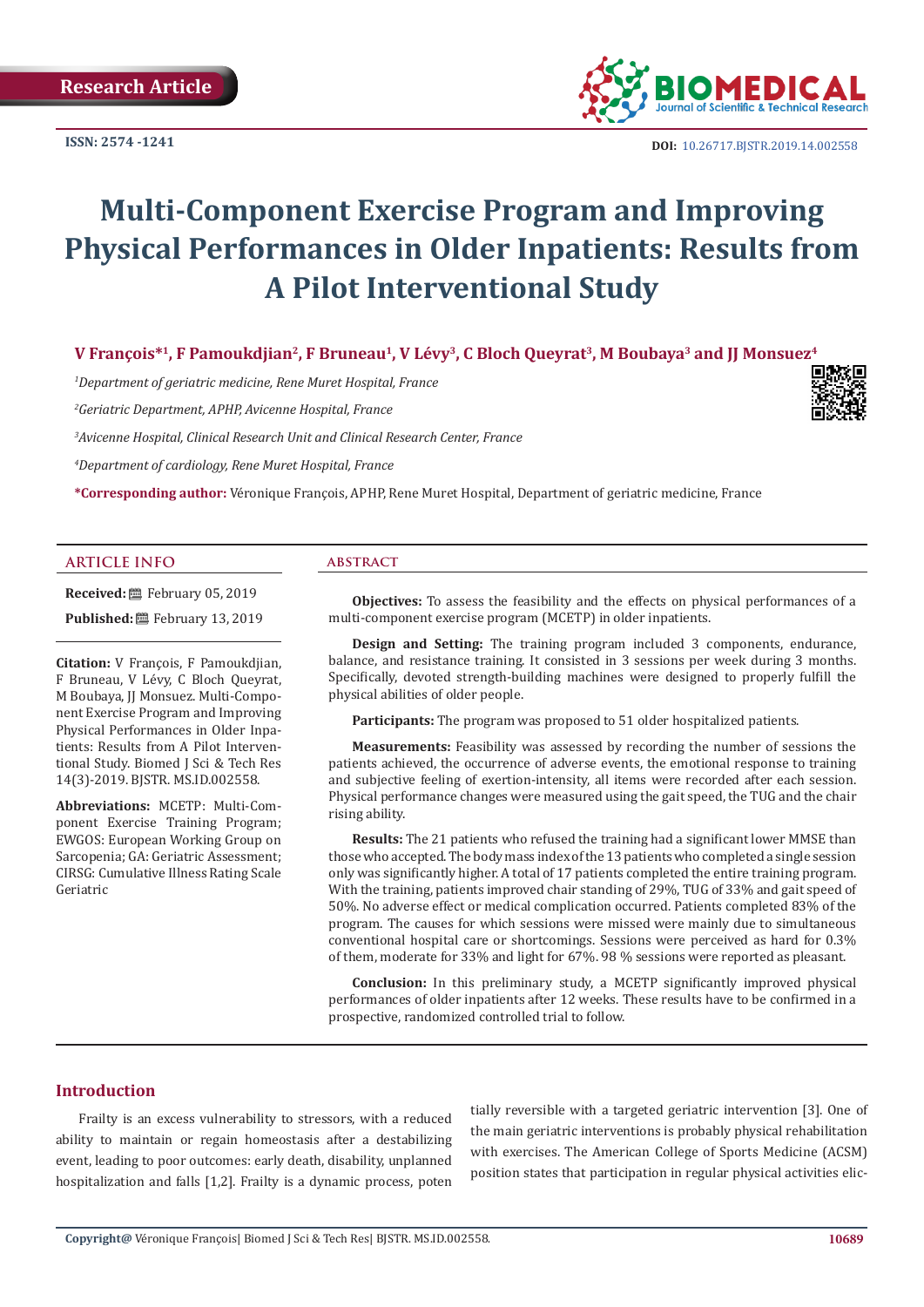its a number of favorable responses that contribute to healthy aging and reduce the risk of frailty [4]. Indeed, exercise has consistently been found to improve physical function, sarcopenia, cognitive performance, and mood, which all are significant components of frailty [5-10]. Optimized exercise training has been proposed on a multi-component basis, including endurance, balance, and resistance training [11], to which recently released guidelines added a greater emphasis on high intensity exercise including muscle strengthening activities [12]. In a recent meta-analysis involving 18 interventional studies (n=2517 participants with age at inclusion ranged from 60 to 85 years) published from 1998 to 2009, the authors showed that a multi-component exercise program was more effective in limiting or reducing sarcopenia than low intensity interventions [6], and, in turn, to limit adverse associated outcomes, including falls, fractures, frailty, and mortality [13-18]. But, most of interventional studies concerned in-home participants. Few studies were devoted to inpatients and the feasibility of multi-component exercise program remains unclear in this population. We aimed to assess the feasibility and the effects on extremity physical performances of a multi-component exercise program in older inpatients.

# **Methods**

#### **Study Design and Population**

An interventional pilot study of a multi-component exercise training program (MCETP), was performed in a department of geriatric medicine (Rene Muret Hospital, Sevran, France), between June 1 to December 30, 2016.

Patients were eligible for this study if they were aged 70 and over, and if they were independent to walk. Patients with stroke, acute coronary syndrome, hip or knee intervention lasting for less than 6 months, severe heart failure and pulmonary insufficiency were excluded from this study. Informed consent was obtained from the patients before inclusion. This study was approved by the local ethics committee (CLEA, Avicenne Hospital, Bobigny, France).

# **Clinical Data**

Demographic data (age, sex), blood pressure (mmHg), and a screening for sarcopenia which was defined in agreement with the European Working Group on Sarcopenia (EWGOS) consensus as a gait speed (measured over 10 meters)  $\leq$  0.8m/s, and a reduced muscle mass as assessed by a calf circumference <31cm [19].

# **Pre-MCETP Geriatric Assessment**

Geriatric assessment (GA) was performed at inclusion, and included the three following domains: comorbidities assessed by the cumulative illness rating scale geriatric (CIRSG); malnutrition was defined in agreement with the French nutritional guidelines as: body mass index (BMI) <  $21\text{kg/m}^2$  and or weight loss > 5% in 1 month or > 10% in 6 months and or albumin level < 35g/l; and cognitive impairment was defined as a mini mental state examination (MMSE) < 24/30.

#### **Physical Performances**

We performed three measures of physical performances. Rising from a chair (RC) defined as the time (in seconds) needed to stand up and sit down 5 consecutive times as fast as possible [20] Gait speed (GS) over 10 meters. Patients had to walk along a corridor with the following indication: "please begin walking at your normal pace", and after the running order: "go". GS was measured in "m/s" with a chronometer by dividing the distance in meters (4m) by the time in seconds. If a participant could not walk, GS was "0" [21]. Timed Get Up and Go test (TGUG), a composite walking test that measures the time (in seconds) needed to rise from a chair, walk over 3 meters and a return to the chair [22].

#### **Intervention**

Patients were exercised 3 times a week for 12 weeks in a specifically devoted room. They were managed by a sport coach and supervised by a physician involved in geriatric medicine. Each training session comprises three 20-minutes activities, during which the patient is exercised successively for endurance, resistance, and balance. Endurance training consisted in slowly biking or walking. Resistance training consisted in exercising on strength machines specifically designed for older patients (Gamme R'Line Plus RG14, RG 20, RG 50, RG 39S, RG41).Swith small loads, joint and muscle safety protections, pneumatic resistances, and improved accessibility. Balance training consisted in both static and dynamic balance exercising. Extremity physical performances were measured at baseline (week 0, W0), after 6 (W6) and 12 (W12) training weeks. When the patients live hospital and do not want to pursue the training, the three tests were measured as well (hospital discharge).

# **Outcome**

The primary outcome was the feasibility of a MCETP defined as percentage of refusal, abandonment (≤1 session) and participation rate (> 1 session) at least 80% of sessions the patients were able to achieve without pain or any other adverse events. The secondary outcome was the effect on physical performances (RC, TGUG and GS) of MCETP.

#### **Statistical Analyses**

Categorical results are presented as counts and percentages and as means standard deviations (SD) for quantitative data. Feasibility of a MCETP was estimated by percentage and 95% confidence interval (95%CI). Association between acceptation the training and clinical data was performed using t-test or Mann-Whitney test if non-normally distributed variables, for quantitative data. The Chi-2 test was used for categorical data. Self-perception of MCETP was dichotomized by moderate (included hard) vs light. A univariate mixed logistic regression was performed. Continuous variables were dichotomized based on median values. Improvement of physical performance was evaluated by paired t-test or Wilcoxon signed-rank test if non-normally distributed variables. All tests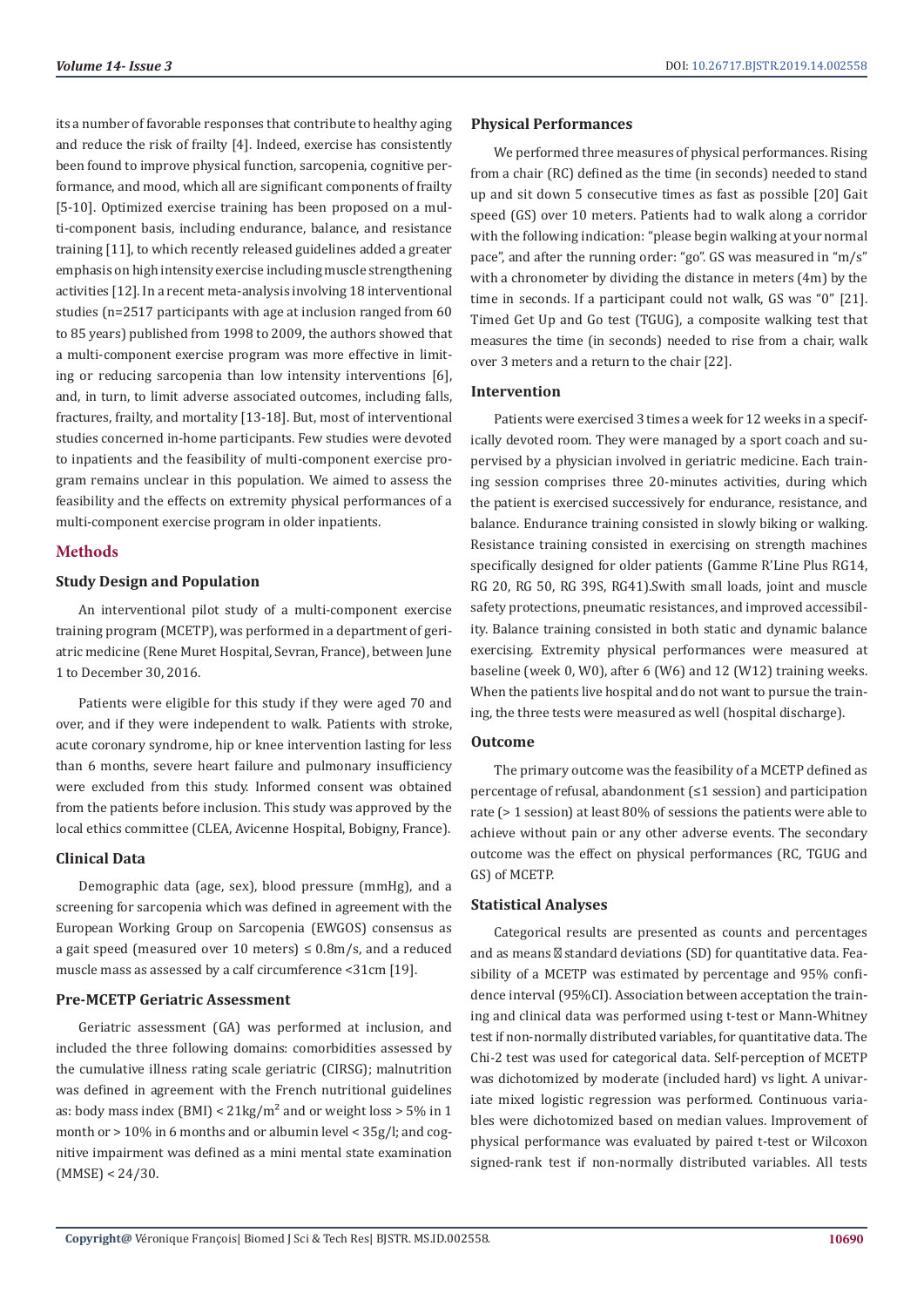were two-sided at a 0.05 significance level. Analyses were carried out using R statistical software version 3.1.2.

# **Results**

Characteristics of patients included and feasibility of MCTEP in older inpatients Clinical characteristics of patients studied are described in Table 1. Among 51 patients who were asked for, 21 refused the training, 30 (58.8% [95%CI: 44%-72%]) achieved at least one training session, including 17 (33.3% [21%- 48%]) who completed more than a single session and 13(25,5% [14%- 40%]) who ceased the training after the first session. Patients who completed ≥1 training session had better MMSE than patients who refused (20.6  $\pm$  4.8 vs 14.5  $\pm$  5.4 p = 0.007). Patients who abandoned the training after a single session had a significantly higher body mass index than patients who completed  $>1$  session 32.4  $\pm$  9.3 vs  $24.6 \pm 5$ , p = 0.023). The 17 patients who completed >1 session (12) women, 70.6%) had a mean age of 83.4  $\pm$  7.5 years, a mean MMSE score  $21.2 \pm 4.6$ . Most had no sarcopenia (10 of 13,76.9%) nor denutrition (12of 15, 80%), while 3 only (20%) received an additional nutritional support for denutrition. The mean associated comorbidities, as calculated with the CIRS-G was  $7.4 \pm 3.3$ . A total of 360 sessions were performed by these 17 patients (82.8%). The causes for which sessions were missed were mainly due (n=66, 88%) to simultaneous conventional hospital care or shortcomings (medical consultations, difficulties with patients' transportation). Among refusals, 4(8.9%) were explained by weakness, 2 (4.4%) by falls outside the training room during hospitalization, and the remaining 3 (6.6%) without explanation.

| <b>Table 1:</b> Clinical characteristics of patients. |  |  |
|-------------------------------------------------------|--|--|
|-------------------------------------------------------|--|--|

|                      | <b>Patients who Completed</b> | <b>Patients Who</b><br><b>Refused</b><br>$n = 21$ | $\boldsymbol{P}$ | Patients who Completed ≥1 Session |                                             |       |  |
|----------------------|-------------------------------|---------------------------------------------------|------------------|-----------------------------------|---------------------------------------------|-------|--|
| <b>Variables</b>     | $\geq$ 1 Session<br>$n=30$    |                                                   |                  | All patients                      | Patients who left after a single<br>session | P     |  |
| Age $(y)$ , mean     | 81.3                          | 85.3                                              | 0.19             | 83.3                              | 78.5                                        | 0.22  |  |
| Gender (women)       | 18 (60%)                      | 13 (62%)                                          |                  | 12 (70.6%)                        | $6(46.2\%)$                                 | 0.33  |  |
| MMSE, mean           | 20.6                          | 14.5                                              | 0.007            | 21.2                              | 19.75                                       | 0.54  |  |
| CIRS-G total, mean   | 6.5                           | 6.4                                               | 0.92             | 7.4                               | 5.1                                         | 0.066 |  |
| BMI $(kg/m2)$ , mean | 26.9                          | 22.8                                              | 0.056            | 24.6                              | 32.4                                        | 0.023 |  |

# **Self-Perception Of MCETP**

A record about how the session was perceived was collected after 320 (88.9%) sessions, 1 (0.3%) was qualified hard, 105 (32.8%) moderate and 214 (66.9%) light. Table 2 shows selfperception of exertion according to the patients' characteristics. A MMSE >22, an albumin blood level >39g/L, an increase in TGUG performance >20%, an increase in gait speed > 15 % were associated with a lower level exercise self-perception whereas an age> 80 years was associated with a higher self-perceived exertion level. In addition, when patients were asked for their emotional perception of the training, no session was reported as unpleasant, 5 (1.6%) were reported with a neutral responses, and 311 (98.4%) were reported favorably.

**Table 2:** Factors associated with Self-perception of exertion in univariate analysis.

| Variable                      | <b>OR [IC95%]</b>  | $\mathbf P$ |  |  |
|-------------------------------|--------------------|-------------|--|--|
| Age $(>80 \text{ ans})$       | $0.02$ [0.00-0.21] | 0.001       |  |  |
| BMI $(225)$                   | $0.52$ [0.06-4.75] | 0.57        |  |  |
| MMSE(>22)                     | 9.62 [1.22-75.9]   | 0.031       |  |  |
| Gender (Male)                 | 2.05 [0.19-21.85]  | 0.55        |  |  |
| $CIRS-G (>7)$                 | 1.11 [0.11-11.48]  | 0.93        |  |  |
| Albumin $(>39)$               | 11.1 [1.58-78.6]   | 0.016       |  |  |
| Créatinine (>70)              | 4.07 [0.41-39.9]   | 0.23        |  |  |
| Hemoglobin $(>13.2)$          | $0.23$ [0.02-2.36] | 0.22        |  |  |
| C Reactive protein $(>4)$     | $0.31$ [0.02-4.22] | 0.38        |  |  |
| Increase RC $(>30\%)$         | 1.29 [0.14-13.13]  | 0.82        |  |  |
| Increase in TUG (>20%)        | 10.64 [1.77-63.86] | 0.01        |  |  |
| Increase in gait speed (>15%) | 12.60 [1.75-90.76] | 0.012       |  |  |

# **Improvement of Physical Performance at the End of MCETP**

Among 17 patients who attended ≥1 training session, 7completed the entire program, 2failed to finish the training program when data were collected, and the remaining 8 disliked further continuation of the program while discharged from hospital. Table 3 shows the changes in physical performance tests, RC, TGUG, and gait speed in the 17 patients. Significant differences  $(p<0.05)$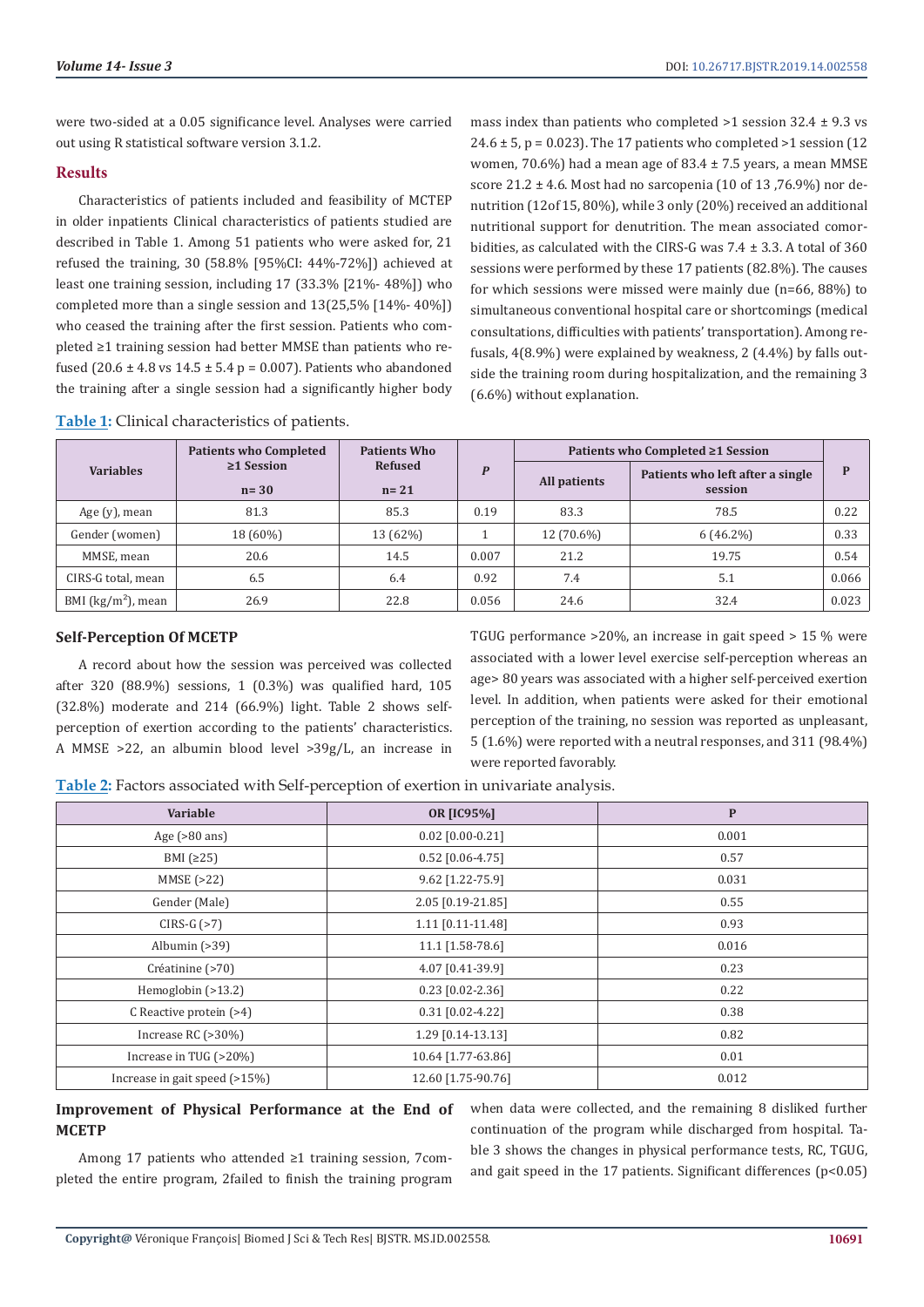were observed for all tests between W0 and W6, W0 and W6, W0, and LD (latest data). Overall the training program improved RC of 29%, TGUG of 33% and gait speed of 50%. Only 4 patients had no

substantial improvement in gait speed, but they were no longer dependent of their stick or walker after the training.

**Table 3:** Improvement of physical performances at the end of MCETP: \*Latest data (LD), obtained at the end of the training program, whatever the cause of its discontinuation, are compared with baseline (W0). LD is the most recent result observed between W6, W12 and the hospital discharge. LD varies from 4 to 12 weeks RC: rising from a chair test; TGUG: timed get up and go test; GS: gait speed.

| <b>Test</b> | Value       | W <sub>0</sub> | W <sub>6</sub> | p       | W <sub>12</sub> | $\mathbf{p}$ | Latest data* | p       |
|-------------|-------------|----------------|----------------|---------|-----------------|--------------|--------------|---------|
| RC          | N(%         | 17 (100%)      | 11 (64.7%)     |         | $7(41.2\%)$     |              | 17 (100%)    |         |
|             | Mean, s     | 20             | 11.5           | < 0.001 | 10.5            | 0.016        | 14.1         | < 0.001 |
| TGUG        | N(%         | 17 (100%)      | 11 (64.7%)     |         | $7(41.2\%)$     |              | 17 (100%)    |         |
|             | Mean, s     | 23.8           | 14.3           | 0.001   | 14.3            | < 0.001      | 15.9         | 0.001   |
| GS          | N(%         | 17 (100%)      | 11 (64.7%)     |         | $7(41.2\%)$     |              | 17 (100%)    |         |
|             | Mean, $m/s$ | 0.4            | 0.7            | 0.001   | 0.7             | 0.01         | 0.6          | < 0.001 |

#### **Safety of MCETP**

No training related medical event or complication occurred in the study group. Patients remained pain-free after 308 (96.6%) sessions. One mild hip pain occurred after one session without recurrence after the subsequent sessions. Knee pains occurred in a patient during the 2 first sessions, related to a too heavy start load at the quadriceps machine. These pains disappeared after load reset during the subsequent session. A too hard cushion on the tibial crest resulted in pain 8 times. The cushion was successfully changed without further complaint.

#### **Discussion**

Although previous exercise interventions demonstrated improvements in several outcome measurements in frail older patients, large differences between studies with regards to patients included, exercise programs, program duration, and effect sizes were observed [6]. By contrast with previous studies, in which community-dwelling older persons living in residential care facilities were included mainly, our patients were recruited from an acute care and rehabilitation teaching hospital, and, in turn with a presumably more impaired state of health. Our results show that a high-intensity, short-duration rehabilitation program favorably impacts physical capacities of patients. Physical performances of our patients improved substantially, even more than what was initially expected. This was attributed to the multi-component approach the patients were exercised with and to the low load, elderly-adapted design of the training machines used. Previous studies showed favorable outcomes obtained in exercised older persons. In its meta-analysis, De Vries [6] found only small to moderate effects of physical exercise therapy on physical performances among frail older patients. He mentioned two studies with major physical effects compared with other multicomponent interventions. Jette [23] described an improvement in TUG of 1 second after a sixthmonths training in a 75-years mean age population, in which initial TUG was 13.7 seconds (7% progress). Our study shows much better improvements: 29 % with a 10 seconds difference compared with baseline. Bean et al. [24] evaluated a sixth month progressive resistance training intervention in 77-year-old women. They showed significant improvements in gait speed (start mean: 0.8m/s with 0.13m/s improvement, 7%) but these results were less marked as those observed in our study (start mean: 0.4 with 0.2 m/s improvement, 50%).However, Bean showed better improvement in CRA (start mean measurement: 18.5 s with an improvement of 8 s, 43%). Our study found a start measurement: 20 s with 5.9s improvement, 29%.

The training program developed in our study was evaluated in older patients and not in community dwelling, nursing home or home living subjects. Also, our results found worse baseline measurements for the physical tests. All our patients were frail, according to their gait speed measurement. Even if our patients pursued the training only when their health status was stabilized, we cannot affirm that the observed improvements are the exclusive effects of the multi-component exercise program and not partly related to the improvements related to simultaneous conventional hospital care. In this preliminary study, high-intensity training can be proposed safety and improves functional capacity and physical performance of frail hospitalized older patients. These results have to be confirmed in a prospective, randomized controlled trial to follow.

# **Acknowledgment**

We thank Mathieu Alcotte, Sandrine Cece, Bernadette Moreau and Gina Rakotovao for their great involvement in the program.

**Author Contribution:** All authors provided critical intellectual interpretation and manuscript revision and read and approved the final manuscript.

**Conflict of Interest:** The authors have no conflicts of interest to declare. Sponsor's Role: None.

**Ethical Standards:** The experiments comply with the current laws of the country.

#### **References**

1. [QianLi Xue \(2011\) The Frailty Syndrome Definition and Natural History.](https://www.ncbi.nlm.nih.gov/pubmed/21093718) [Clin Geriatr Med 27\(1\): 1-15.](https://www.ncbi.nlm.nih.gov/pubmed/21093718)